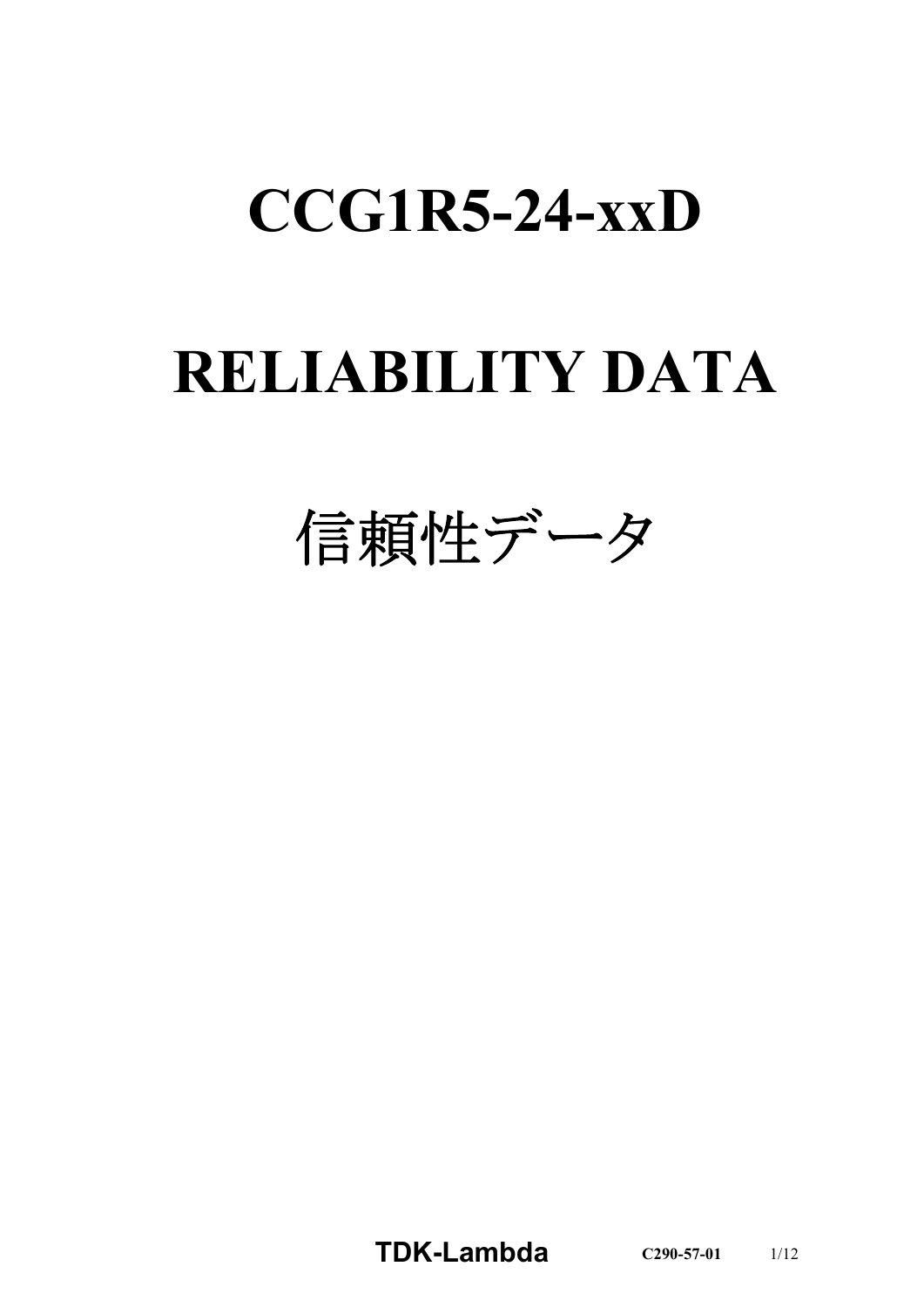### **INDEX**

#### PAGE

| 3. 主要部品温度上昇值 Main Components Temperature Rise AT List ················ 7 |    |
|--------------------------------------------------------------------------|----|
| 4. アブノーマル試験 Abnormal Test ………………………………………………… 8                          |    |
| 5. ノイズシミュレート試験 Noise Simulate Test ……………………………………                        | 10 |
| 6. その他試験 Other Test ……………………………………………………… 12                             |    |

### 使用記号 Terminology Used

|       | +Vin …… + 入力端子                 | + Input Terminal               |
|-------|--------------------------------|--------------------------------|
|       | -Vin …… 入力端子                   | - Input Terminal               |
|       | RC •・・・・・・・ リモートON/OFFコントロール端子 | Remote ON/OFF Control Terminal |
|       | +Vout …… + 出力端子                | $+$ Output Terminal            |
|       | -Vout ・・・・・・ - 出力端子            | - Output Terminal              |
|       | COM …… 共通グラウンド端子               | Common GND Terminal            |
|       | FG ······ フレームグラウンド            | Frame GND                      |
| $\pm$ | ・・・・・・ 接地                      | Earth                          |

※記載のデータは代表機種の測定結果ですが、全ての製品はほぼ同等の特性です。

当社標準測定条件における結果であり、参考値としてお考え願います。

The data is the measurement result of a representative model,

but all products show almost the same characteristics.

Test results are reference data based on our standard measurement condition.

# **TDK-Lambda**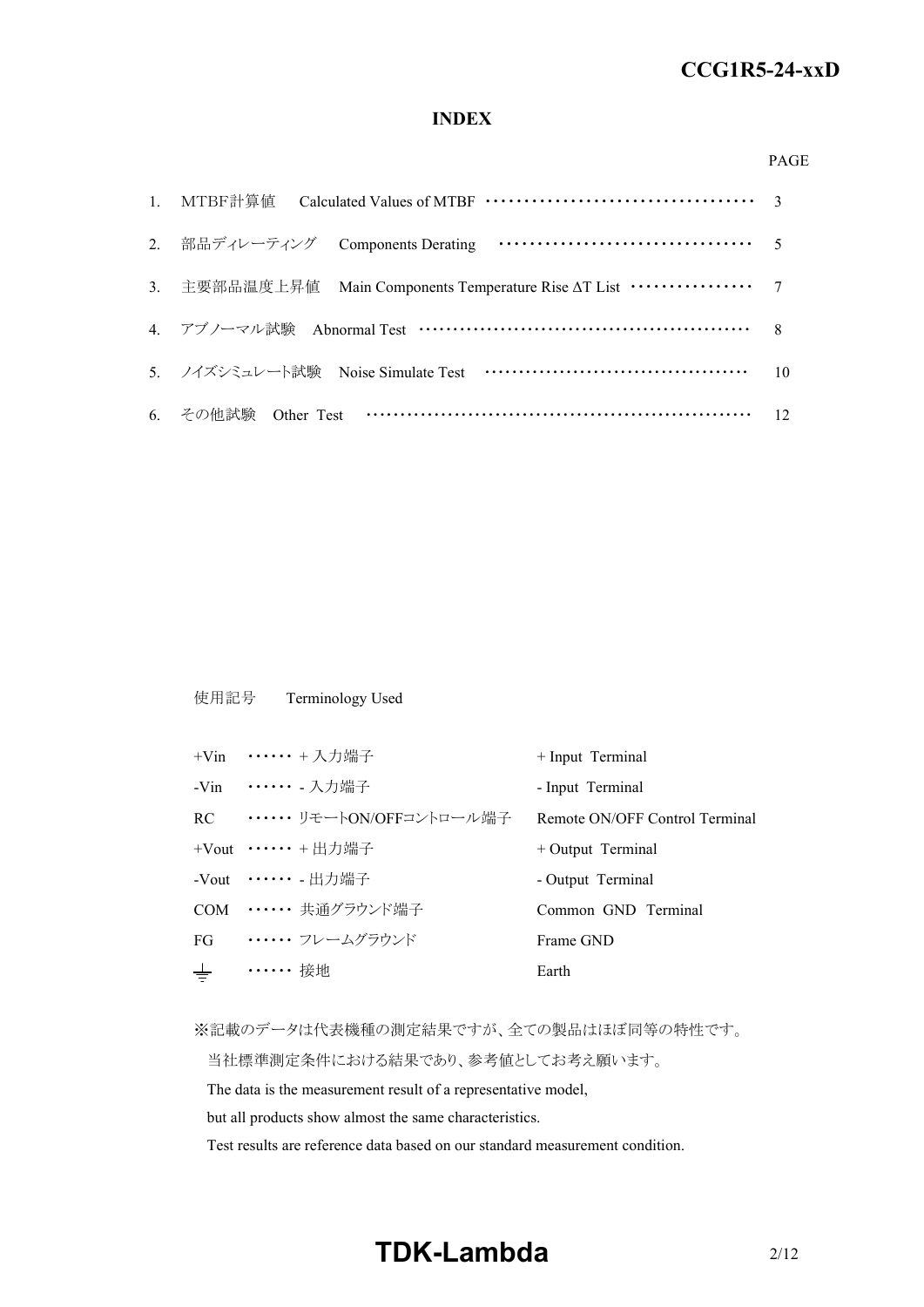### **1. MTBF**計算値 **Calculated Values of MTBF**

### **MODEL : CCG1R5-24-12D**

#### **(1)** 算出方法 **Calculating Method**

Telcordiaの部品ストレス解析法(\*1)で算出されています。 故障率λssは、それぞれの部品ごとに電気ストレスと動作温度によって決定されます。 Calculated based on parts stress reliability prediction of Telcordia(\*1). Individual failure rate λss is calculated by the electric stress and temperature rise of the each devices.

> \*1: Telcordia document "Reliability Prediction Procedure for Electronic Equipment" (Document number SR-332,Issue3)

$$
\langle \hat{\mathbf{g}} | \mathbf{H} \mathbf{x} \rangle \qquad MTBF = \frac{1}{\lambda_{equip}} = \frac{1}{\pi_E \sum_{i=1}^{m} N_i \cdot \lambda_{ssi}} \times 10^9 \qquad \text{iff } (\text{hours})
$$
\n
$$
\lambda_{ssi} = \lambda_{Gi} \cdot \pi_{Qi} \cdot \pi_{Si} \cdot \pi_{Ti}
$$

<sup>l</sup>*equip* : 全機器故障率 (FITs) Total Equipment failure rate (FITs = Failures in 10<sup>9</sup> hours)

- <sup>l</sup>*Gi* : i 番目の部品に対する基礎故障率 Generic failure rate for the ith device
- <sup>p</sup>*Qi* : i番目の部品に対する品質ファクタ Quality factor for the ith device
- <sup>p</sup>*Si* : i番目の部品に対するストレスファクタ Stress factor for the ith device
- <sup>p</sup>*Ti* : i番目の部品に対する温度ファクタ Temperature factor for the ith device
- *m* : 異なる部品の数 Number of different device types
- *Ni* : i番目の部品の個数 Quantity of ith device type
- <sup>p</sup>*<sup>E</sup>* : 機器の環境ファクタ Equipment environmental factor

# **TDK-Lambda**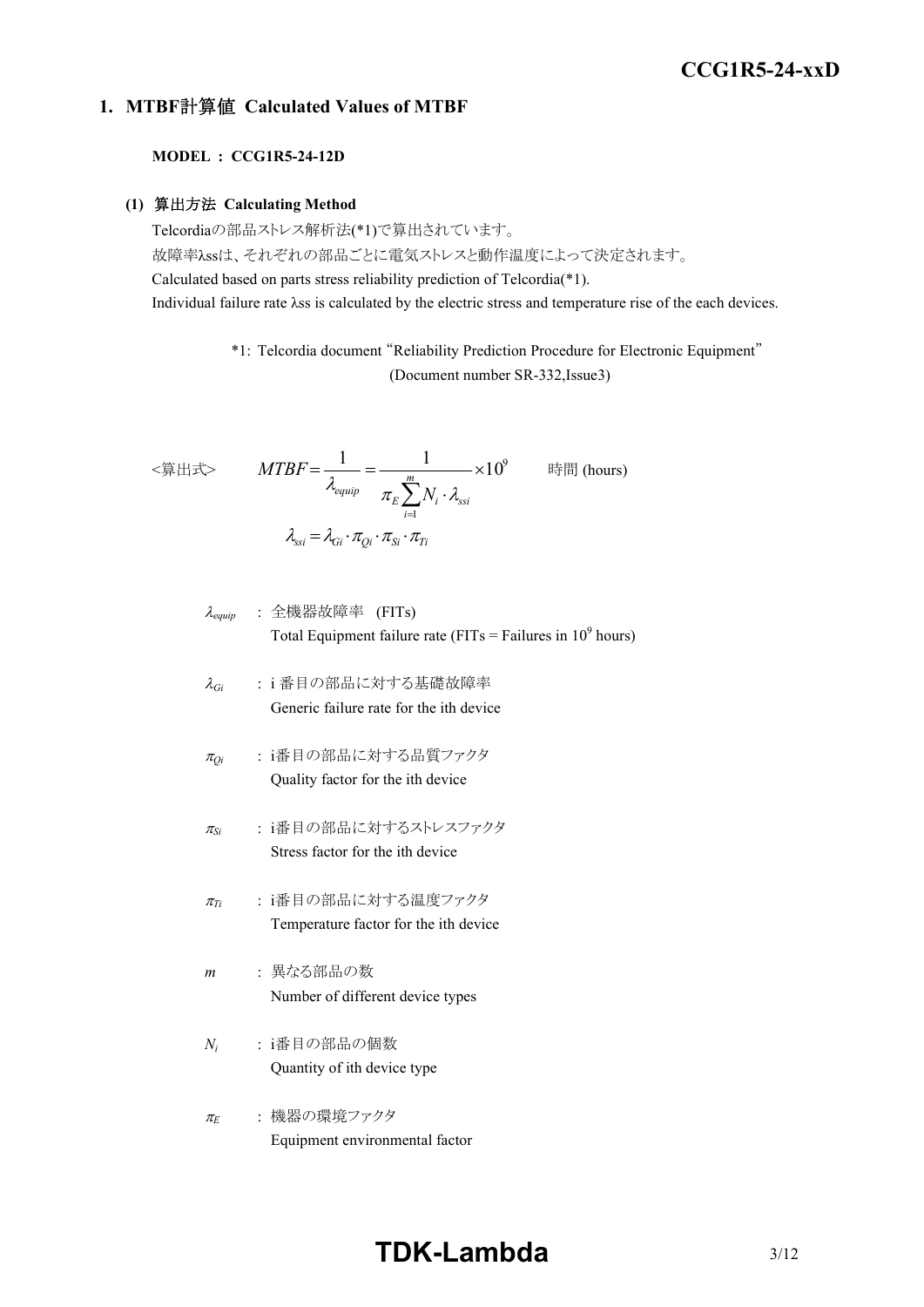### **(2) MTBF**値 **MTBF Values**

条件 Conditions

· 入力電圧 : 24VDC ·環境ファクタ : GF (Ground, Fixed) Input Voltage Environmental Factor



### **(2)-1 CCG1R5-24-12D**

| Ambient        |                              | <b>MTBF</b>                    |  |  |
|----------------|------------------------------|--------------------------------|--|--|
| temperature    | Output Current: 0.033A (50%) | Output Current : 0.065A (100%) |  |  |
| $25^{\circ}$ C | 18,829,587 (hours)           | 17,728,429 (hours)             |  |  |
| $40^{\circ}$ C | 12,647,454 (hours)           | 11,816,406 (hours)             |  |  |
| $60^{\circ}$ C | 6,342,652 (hours)            | 5,813,309 (hours)              |  |  |
| $85^{\circ}$ C | 2,034,179 (hours)            | 1,839,328 (hours)              |  |  |
| $92.5$ °C      | 1,373,248 (hours)            |                                |  |  |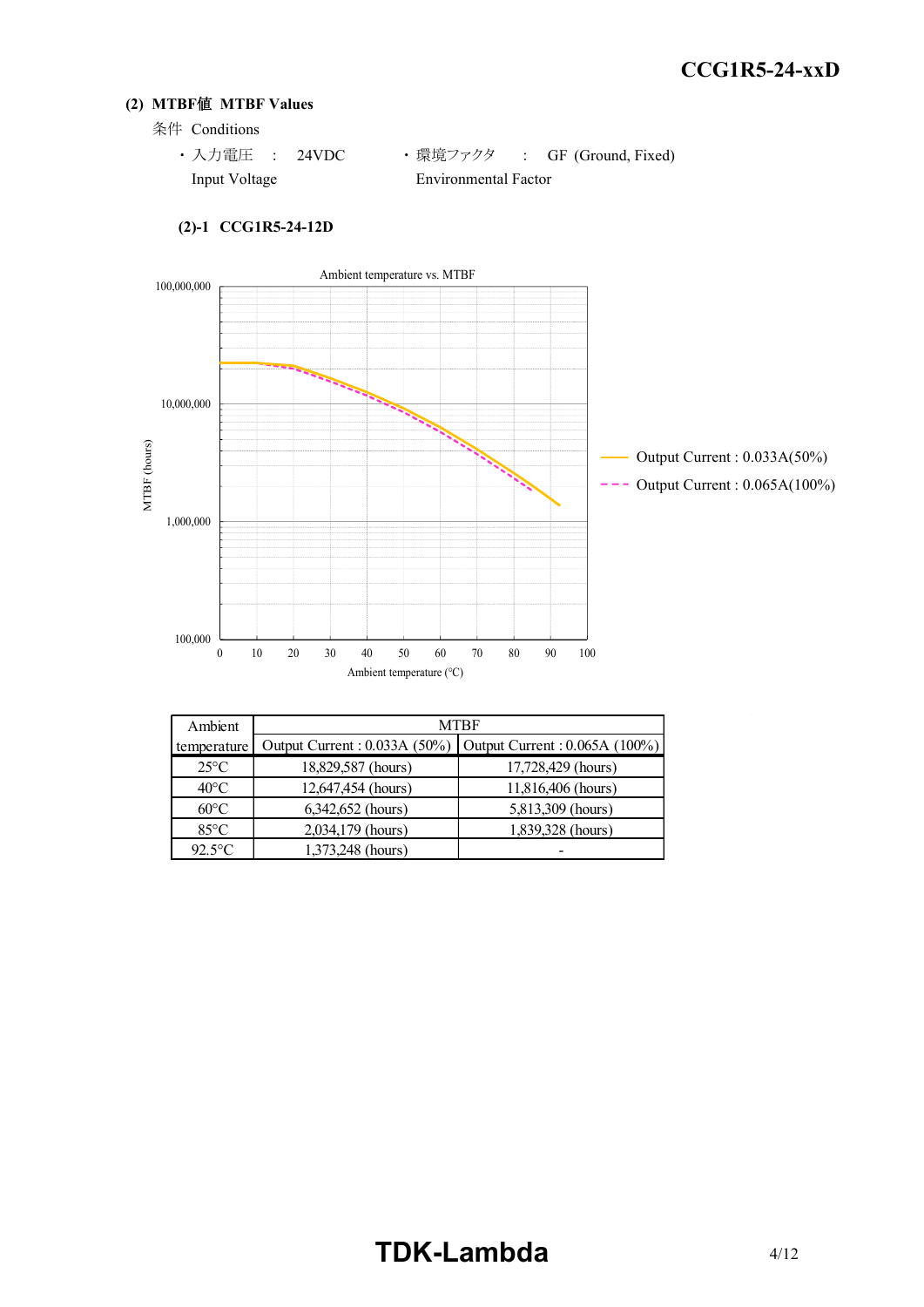### **2.** 部品ディレーティング **Components Derating**

### **MODEL : CCG1R5-24-12D**

### **(1)** 算出方法 **Calculating Method**

- (a) 測定方法 Measuring Method
	-
	-
	- ・ 取り付け : 水平置き
		- Mounting Horizontal
	- 入力電圧 : 24VDC 出力電流 : CCG1R5-24-12D 0.065A (100%) Input Voltage **Output Current**
	- 周囲温度 : 85°C · 哈却法 : 自然空冷 Ambient Temperature Cooling Natural Convection
- (b) 半導体 Semiconductors

ケース温度、消費電力、熱抵抗より使用状態の接合点温度を求め最大定格、接合点温度との比較を 求めました。

Compared with maximum junction temperature and actual one which is calculated based on case temperature, power dissipation and thermal impedance.

- (c) IC、抵抗、コンデンサ等 IC, Resistors, Capacitors, etc. 周囲温度、使用状態、消費電力など、個々の値は設計基準内に入っています。 Ambient temperature, operating condition, power dissipation and so on are within derating criteria.
- (d) 熱抵抗算出方法 Calculating method of thermal impedance

|                                            | $\theta_{j-a} = \frac{T_j(\text{max}) - T_a}{P_j(\text{max})}$<br>$\theta_{j-l} = \frac{T_j(\text{max}) - T_l}{P_j(\text{max})}$<br>$\theta_{j-c} = \frac{T_j(\text{max}) - T_c}{P_i(\text{max})}$ |
|--------------------------------------------|----------------------------------------------------------------------------------------------------------------------------------------------------------------------------------------------------|
| $T_c$                                      | : ディレーティングの始まるケース温度 一般に25℃<br>Case Temperature at Start Point of Derating; 25 <sup>o</sup> C in General                                                                                            |
| $T_a$                                      | : ディレーティングの始まる周囲温度 一般に25℃<br>Ambient Temperature at Start Point of Derating; 25°C in General                                                                                                       |
| $T_I$                                      | : ディレーティングの始まるリード温度 一般に25℃<br>Lead Temperature at Start Point of Derating; 25°C in General                                                                                                         |
| $(P_{ch}(\text{max}))$                     | $P_j$ (max) : 最大接合点(チャネル)損失<br>Maximum Junction (channel) Dissipation                                                                                                                              |
| $(T_{ch}(\text{max}))$                     | $T_i$ (max) : 最大接合点(チャネル)温度<br>Maximum Junction (channel) Temperature                                                                                                                              |
| $\theta_{j-c}$<br>$(\theta_{ch-c})$        | : 接合点(チャネル)からケースまでの熱抵抗<br>Thermal Impedance between Junction (channel) and Case                                                                                                                    |
| $\theta_{i-a}$<br>$(\theta_{ch\text{-}a})$ | : 接合点から周囲までの熱抵抗<br>Thermal Impedance between Junction (channel) and Air                                                                                                                            |
| $\theta_{i-l}$<br>$(\theta_{ch-l})$        | : 接合点からリードまでの熱抵抗<br>Thermal Impedance between Junction (channel) and Lead                                                                                                                          |

## **TDK-Lambda** 5/12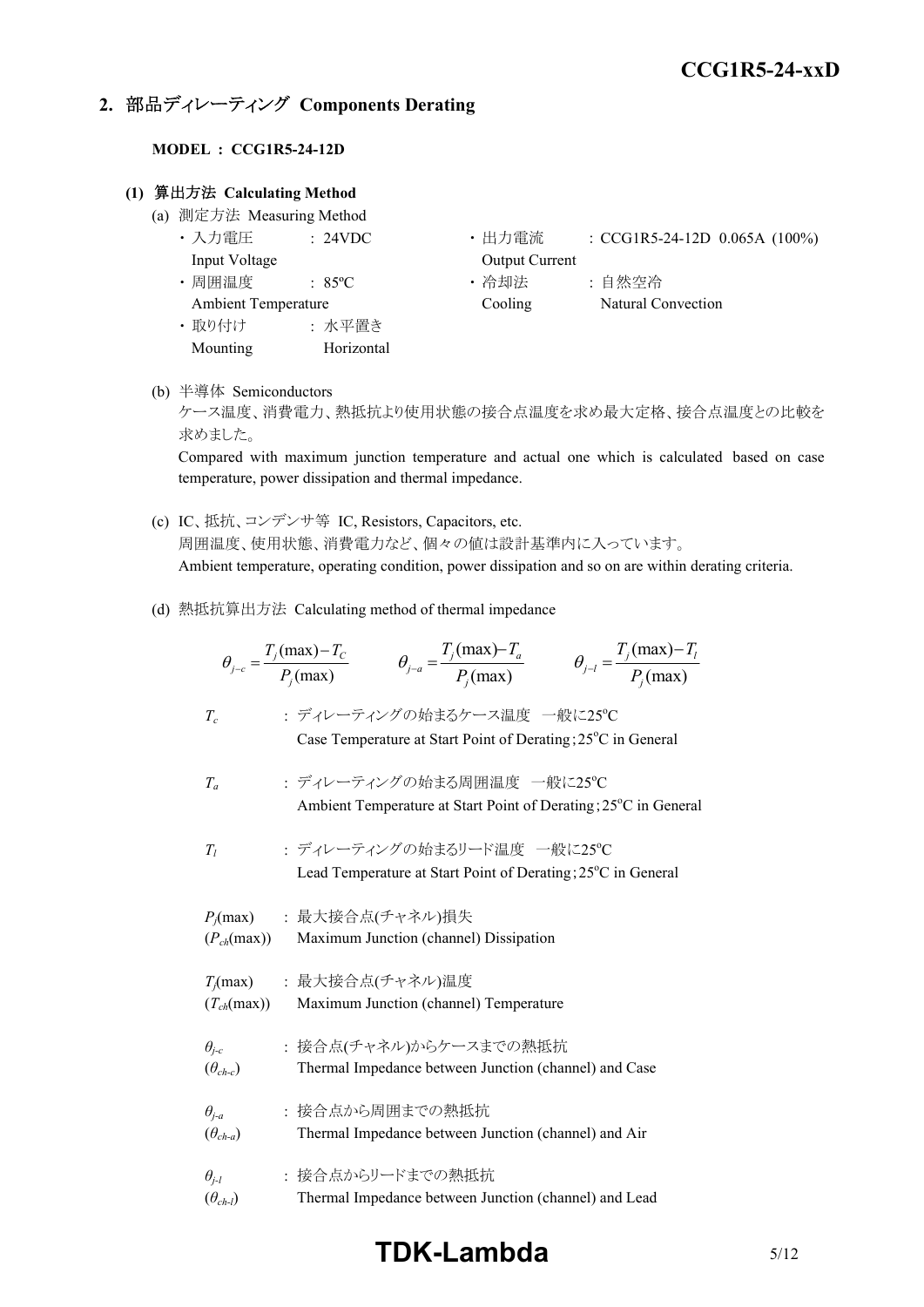| 部品番号             | 部品名                 | 最大定格                           | 使用状態                          | ディレーティング率       |
|------------------|---------------------|--------------------------------|-------------------------------|-----------------|
| Location No.     | Part Name           | Maximum Rating                 | <b>Actual Rating</b>          | Derating Factor |
| Ql               | <b>CHIP MOS FET</b> | $Tj(max)$ : 150°C              | $101.7$ <sup>o</sup> C<br>Τį: | 67.8%           |
| D <sub>101</sub> | <b>CHIP SBD</b>     | $Tj(max)$ : 150°C              | $99.3$ <sup>o</sup> C<br>Tj:  | 66.2%           |
| D <sub>102</sub> | <b>CHIP SBD</b>     | $Tj(max)$ : 150 °C             | $99.3$ °C<br>Ti:              | 66.2%           |
| A1               | <b>CHIP IC</b>      | $Tj(max)$ : 150°C              | 99.8°C<br>Ti:                 | 66.6%           |
| A101             | CHIP IC             | $Tj(max)$ : 150°C              | $100.2$ <sup>o</sup> C<br>Ti: | 66.8%           |
| PC <sub>1</sub>  | <b>CHIP COUPLER</b> | $Tj(max)$ : 125 <sup>o</sup> C | $100.4$ <sup>o</sup> C<br>Ti: | 80.3%           |

### **(2)** 部品ディレーティング表 **Components Derating List**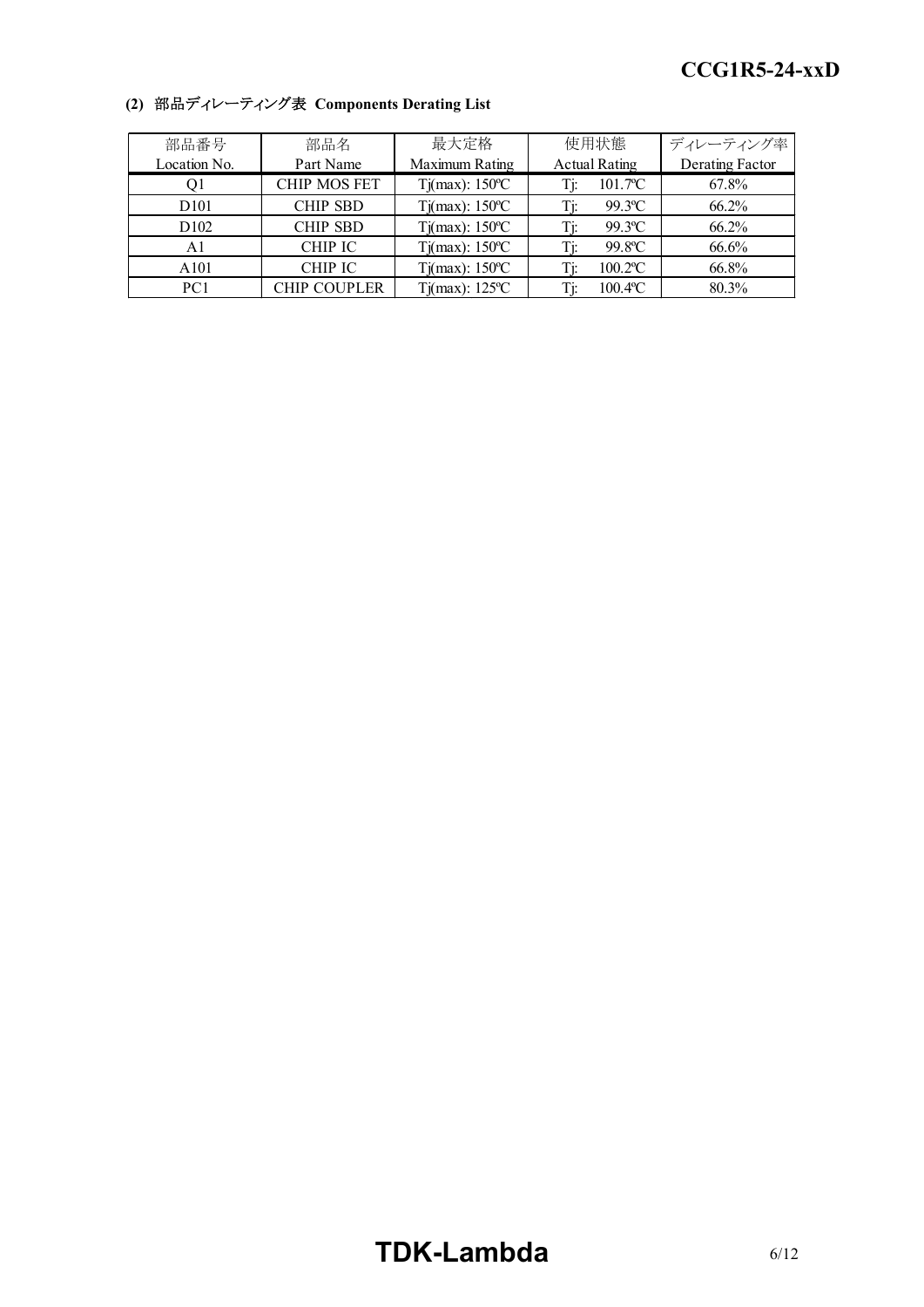#### *INSTRUCTION MANUAL* **3.** 主要部品温度上昇値 **Main Components Temperature Rise ΔT List**

**MODEL : CCG1R5-24-12D**





### **(2)** 測定結果 **Measuring Results**

| 部品番号              | 部品名                 | 温度上昇值 ΔT              |
|-------------------|---------------------|-----------------------|
| Location No.      | Part Name           | Temperature Rise      |
| Q1                | <b>CHIP MOS FET</b> | $16.1$ <sup>o</sup> C |
| D <sub>10</sub> 1 | <b>CHIP SBD</b>     | $12.5$ °C             |
| D <sub>102</sub>  | <b>CHIP SBD</b>     | $12.7$ °C             |
| A <sub>1</sub>    | <b>CHIP IC</b>      | $14.6$ °C             |
| A101              | <b>CHIP IC</b>      | $11.7^{\circ}$ C      |
| PC1               | <b>CHIP COUPLER</b> | $11.8$ °C             |
| L1                | <b>CHOKE COIL</b>   | $10.2$ °C             |
| Τ1                | TRANS, PULSE        | $14.3$ <sup>o</sup> C |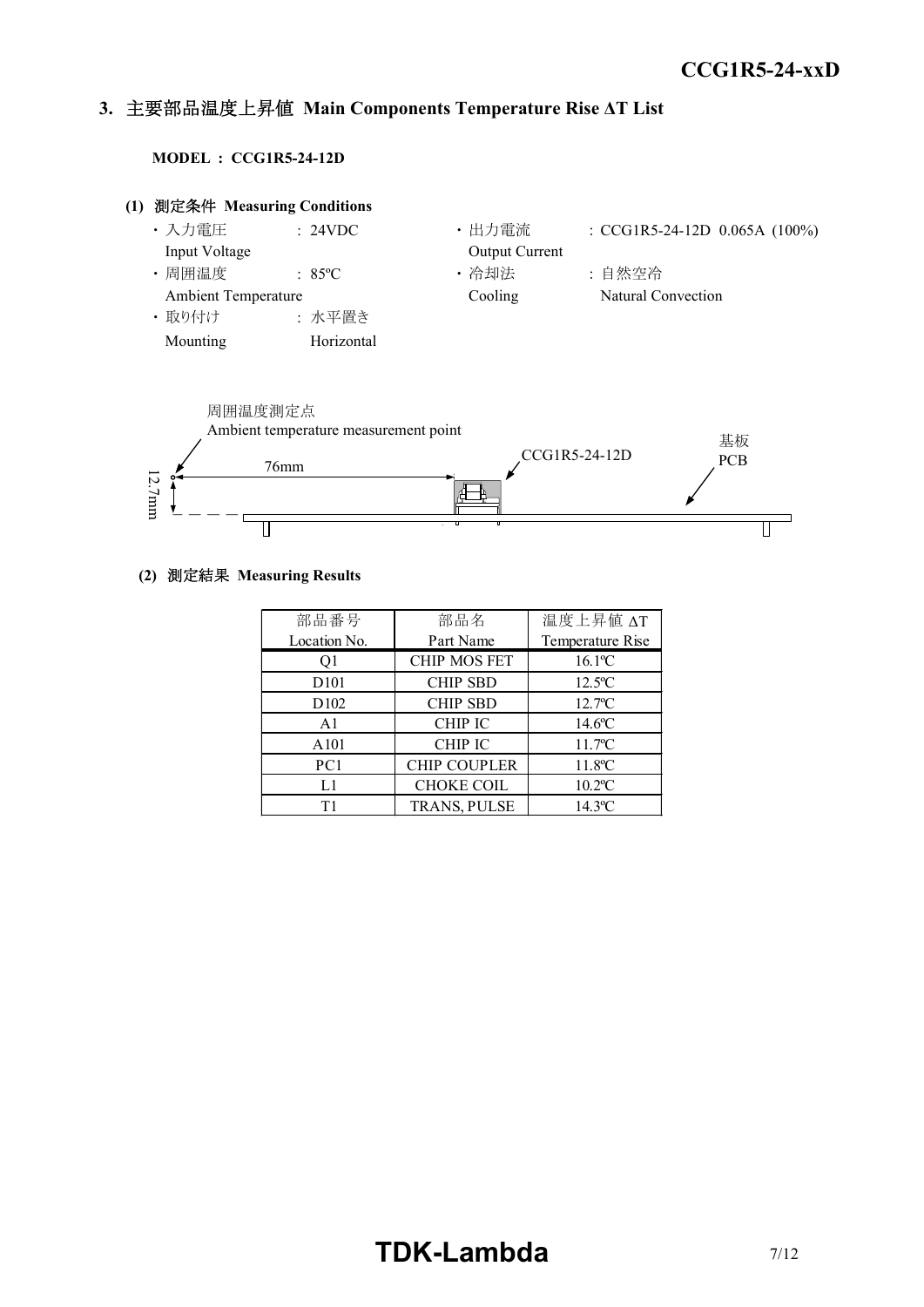### **4.** アブノーマル試験 **Abnormal Test**

### **MODEL : CCG1R5-24-12D**

### **(1)** 試験条件 **Test Conditions**

・ 入力電圧 : 36VDC Input Voltage • 出力電流 : CCG1R5-24-12D 0.065A (100%) Output Current ・ 周囲温度 : 25ºC

Ambient Temperature

### **(2)** 試験回路 **Test Circuit**



 $\cdot$  ヒューズ (F1) : 1.6A (DC86V11CT 1.6A, SOC) Fuse

# **TDK-Lambda**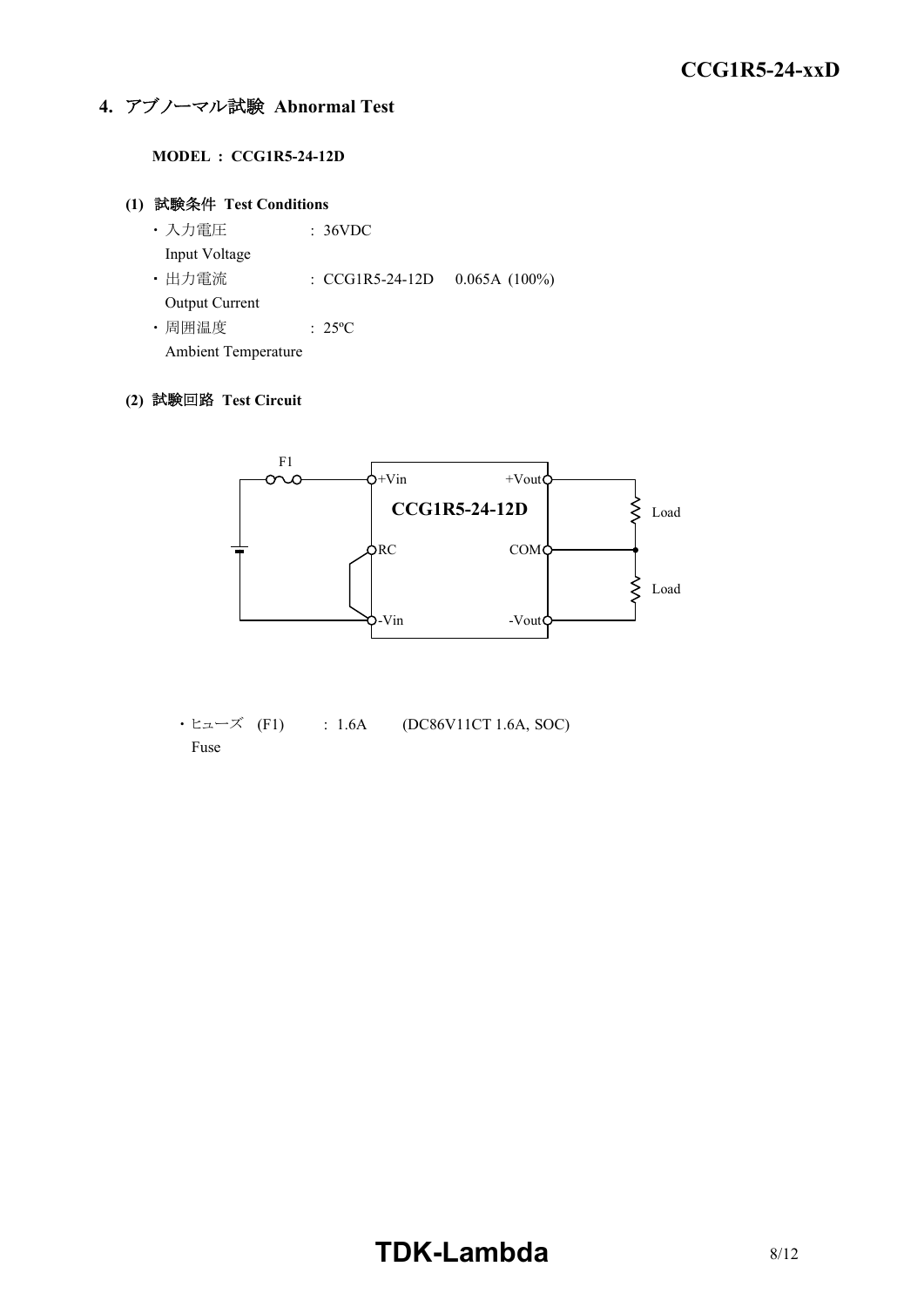### **(3)** 試験結果 **Test Results**

(Da:Damaged)

|                | Test position    |                                |                     | Test<br>mode                                                               |                       |             |             |           |         | Test result      |                                                                           |                                     |                                           |                |                           |                               |                                                                                                        |
|----------------|------------------|--------------------------------|---------------------|----------------------------------------------------------------------------|-----------------------|-------------|-------------|-----------|---------|------------------|---------------------------------------------------------------------------|-------------------------------------|-------------------------------------------|----------------|---------------------------|-------------------------------|--------------------------------------------------------------------------------------------------------|
| No.            |                  |                                |                     |                                                                            | $\rm{a}$              | $\mathbf b$ | $\mathbf c$ | ${\rm d}$ | $\rm e$ | $\boldsymbol{f}$ | g                                                                         | h                                   | Ι                                         |                | $\mathbf k$               | 1                             |                                                                                                        |
|                | 部品No.            | 試験端子                           | シ<br>$\exists$<br>F | 才<br>$\overline{\phantom{a}}$<br>$\mathcal{I}$<br>$\overline{\phantom{a}}$ | 発<br>火                | 発<br>煙      | 破裂          | 異<br>臭    | 赤<br>熱  | 破<br>損           | E<br>$\overline{\phantom{a}}$<br>$\begin{array}{c} \end{array}$<br>ズ<br>断 | $\circ$<br>$\bar{V}$<br>$\mathbf P$ | $\circ$<br>$\mathsf{C}$<br>$\overline{P}$ | 出力<br>断        | 変化<br>$\vec{z}$<br>$\cup$ | $\zeta$<br>$\mathcal{O}$<br>他 | 記事                                                                                                     |
|                | Location<br>No.  | Test<br>point                  | Short               | Open                                                                       | $\operatorname{Fire}$ | Smoke       | Burst       | Smell     | Red hot | Damaged          | Fuse blown                                                                |                                     |                                           | No output      | No change                 | Others                        | Note                                                                                                   |
|                |                  | $D-S$                          | $\bullet$           |                                                                            |                       |             |             |           |         |                  | $\bullet$                                                                 |                                     |                                           | 0              |                           |                               |                                                                                                        |
|                |                  | $D-G$                          | $\bullet$           |                                                                            |                       |             |             |           |         | $\bullet$        | $\bullet$                                                                 |                                     |                                           | $\bullet$      |                           |                               | Da:R36                                                                                                 |
| $\mathbf{1}$   | Q1               | $G-S$                          | $\bullet$           |                                                                            |                       |             |             |           |         |                  |                                                                           |                                     |                                           | ●              |                           |                               |                                                                                                        |
|                |                  | $\mathbf D$                    |                     | $\bullet$                                                                  |                       |             |             |           |         |                  |                                                                           |                                     |                                           | e              |                           |                               |                                                                                                        |
|                |                  | S                              |                     | $\bullet$                                                                  |                       |             |             |           |         |                  |                                                                           |                                     |                                           | e              |                           |                               |                                                                                                        |
|                |                  | $\mathbf G$                    |                     | $\bullet$                                                                  |                       |             |             |           |         |                  |                                                                           |                                     |                                           | $\bullet$      |                           |                               |                                                                                                        |
| $\overline{2}$ | D <sub>101</sub> | $A-K$                          | ●                   |                                                                            |                       |             |             |           |         |                  |                                                                           |                                     | e                                         |                |                           |                               |                                                                                                        |
|                |                  | A/K                            |                     | $\bullet$                                                                  |                       |             |             |           |         |                  |                                                                           |                                     |                                           |                |                           | $\bullet$                     | $\text{Vo}(+)12\text{V}\Rightarrow \text{OV}, \overline{\text{Vo}}(-)12\text{V}\Rightarrow 24\text{V}$ |
| 3              | D <sub>102</sub> | $A-K$<br>A/K                   | $\bullet$           | $\bullet$                                                                  |                       |             |             |           |         |                  |                                                                           |                                     | $\bullet$                                 |                |                           | $\bullet$                     | $\text{Vo}(+)12\text{V}\Rightarrow 24\text{V}, \text{Vo}(-)12\text{V}\Rightarrow 0\text{V}$            |
|                |                  | $1 - 2$                        | $\bullet$           |                                                                            |                       |             |             |           |         |                  |                                                                           |                                     | $\bullet$                                 |                |                           | $\bullet$                     | 出力電圧増加 Output voltage increase                                                                         |
|                |                  | $3 - 4$                        | $\bullet$           |                                                                            |                       |             |             |           |         |                  |                                                                           |                                     |                                           | $\bullet$      |                           |                               |                                                                                                        |
|                |                  | $\mathbf{1}$                   |                     | $\bullet$                                                                  |                       |             |             |           |         |                  |                                                                           |                                     | 0                                         |                |                           | $\bullet$                     | 出力電圧増加 Output voltage increase                                                                         |
| $\overline{4}$ | PC1              | $\overline{2}$                 |                     | 0                                                                          |                       |             |             |           |         |                  |                                                                           |                                     | e                                         |                |                           | $\bullet$                     | 出力電圧増加 Output voltage increase                                                                         |
|                |                  | $\overline{\mathbf{3}}$        |                     | $\bullet$                                                                  |                       |             |             |           |         |                  |                                                                           |                                     | $\bullet$                                 |                |                           | $\bullet$                     | 出力電圧増加 Output voltage increase                                                                         |
|                |                  | $\overline{4}$                 |                     | $\bullet$                                                                  |                       |             |             |           |         |                  |                                                                           |                                     | $\bullet$                                 |                |                           | $\bullet$                     | 出力電圧増加 Output voltage increase                                                                         |
| 5              | L1               |                                | ●                   |                                                                            |                       |             |             |           |         |                  |                                                                           |                                     |                                           |                | $\bullet$                 |                               |                                                                                                        |
|                |                  |                                |                     | ●                                                                          |                       |             |             |           |         |                  |                                                                           |                                     |                                           |                |                           |                               |                                                                                                        |
|                |                  | $1 - 2$                        | $\bullet$           |                                                                            |                       |             |             |           |         |                  | $\bullet$                                                                 |                                     |                                           | $\bullet$      |                           |                               |                                                                                                        |
|                |                  | $2 - 3$                        | $\bullet$           |                                                                            |                       |             |             |           |         |                  |                                                                           |                                     | $\bullet$                                 |                |                           |                               |                                                                                                        |
|                |                  | $3 - 4$                        | $\bullet$           |                                                                            |                       |             |             |           |         |                  | $\bullet$                                                                 |                                     |                                           |                |                           |                               |                                                                                                        |
|                |                  | $5 - 6$                        | $\bullet$           |                                                                            |                       |             |             |           |         |                  |                                                                           |                                     | $\bullet$                                 |                |                           |                               |                                                                                                        |
|                |                  | $6 - 7$                        | $\bullet$           |                                                                            |                       |             |             |           |         |                  |                                                                           |                                     | ●                                         |                |                           |                               |                                                                                                        |
|                |                  | $7 - 8$                        | $\bullet$           |                                                                            |                       |             |             |           |         |                  |                                                                           |                                     | ●                                         |                |                           |                               |                                                                                                        |
| 6              | T1               | $\mathbf{1}$<br>$\overline{2}$ |                     | 0                                                                          |                       |             |             |           |         |                  |                                                                           |                                     |                                           |                |                           | $\bullet$                     | 効率低下 Efficiency down                                                                                   |
|                |                  | $\overline{\mathbf{3}}$        |                     | $\bullet$<br>$\bullet$                                                     |                       |             |             |           |         |                  |                                                                           |                                     |                                           | $\bullet$<br>0 |                           |                               |                                                                                                        |
|                |                  | $\overline{4}$                 |                     | 0                                                                          |                       |             |             |           |         |                  |                                                                           |                                     |                                           |                |                           | $\bullet$                     | 効率低下 Efficiency down                                                                                   |
|                |                  | 5                              |                     | $\bullet$                                                                  |                       |             |             |           |         |                  |                                                                           |                                     |                                           |                |                           | $\bullet$                     | $\text{Vo}(+)12\text{V}\Rightarrow 24\text{V}, \text{Vo}(-)12\text{V}\Rightarrow 0\text{V}$            |
|                |                  | 6                              |                     | $\bullet$                                                                  |                       |             |             |           |         |                  |                                                                           |                                     |                                           |                |                           | $\bullet$                     | $\text{Vo}(+)12\text{V}\Rightarrow 0\text{V}, \text{Vo}(-)12\text{V}\Rightarrow 24\text{V}$            |
|                |                  | $\overline{7}$                 |                     | $\bullet$                                                                  |                       |             |             |           |         |                  |                                                                           |                                     |                                           |                |                           | $\bullet$                     | $\text{Vo}(+)12\text{V}\Rightarrow 24\text{V}, \text{Vo}(-)12\text{V}\Rightarrow 0\text{V}$            |
|                |                  | $\,$ 8 $\,$                    |                     | $\bullet$                                                                  |                       |             |             |           |         |                  |                                                                           |                                     |                                           |                |                           | $\bullet$                     | $\text{Vo}(+)12\text{V}\rightarrow 0\text{V}, \text{Vo}(-)12\text{V}\rightarrow 24\text{V}$            |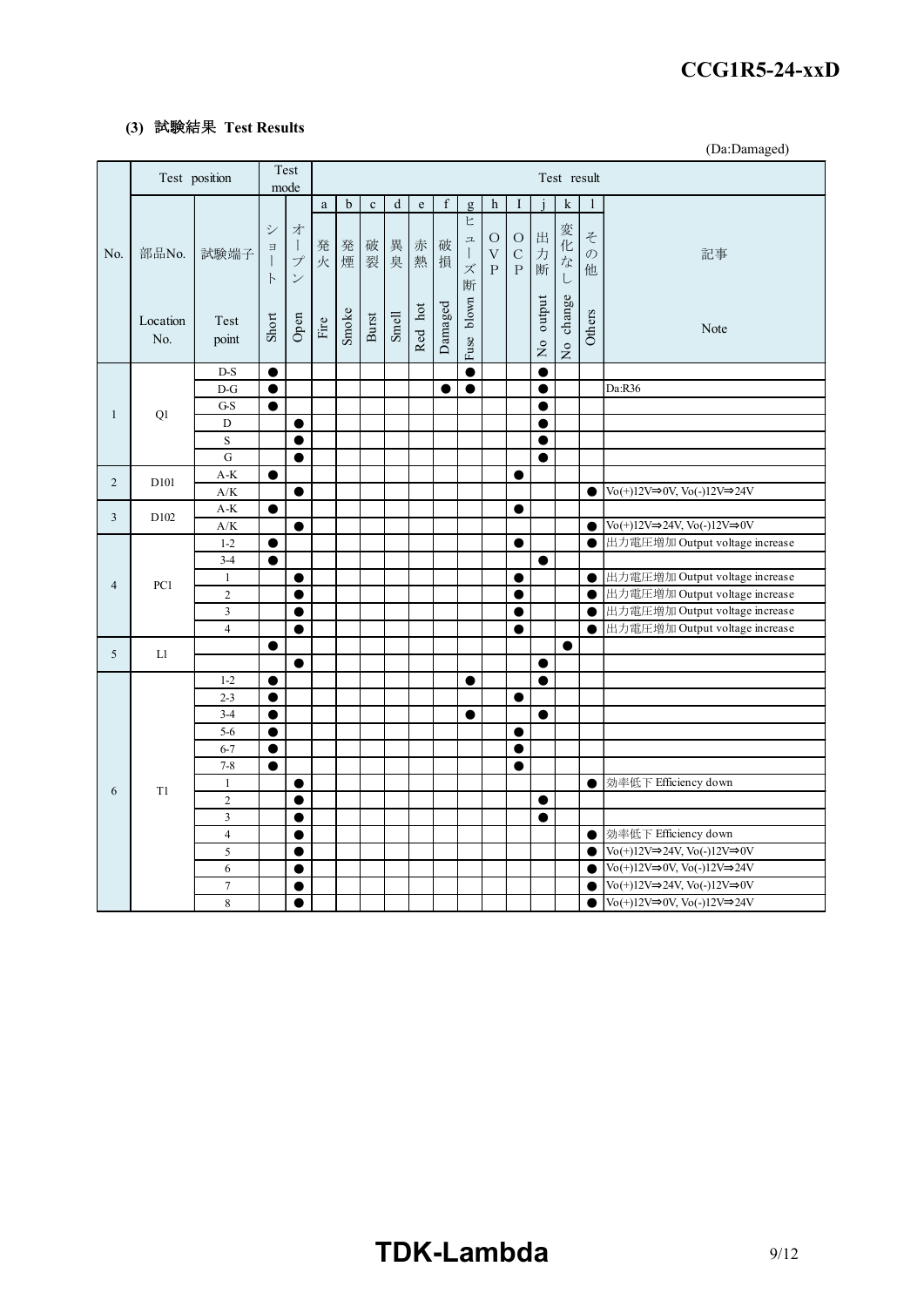### **5.** ノイズシミュレート試験 **Noise Simulate Test**

**MODEL : CCG1R5-24-15D**

| (1) 使用装置 Equipment Used                             |                              |                         |                    |        |
|-----------------------------------------------------|------------------------------|-------------------------|--------------------|--------|
| ・ ノイズシミュレーター - INS-AX2-450TH                        |                              |                         | (Noise Laboratory) |        |
| Noise Simulator                                     |                              |                         |                    |        |
| · カップリングクランプ : CA-805B                              |                              |                         | (Noise Laboratory) |        |
| Coupling Clamp                                      |                              |                         |                    |        |
| (2) 供試電源台数 The number of D.U.T. (Device Under Test) |                              |                         |                    |        |
| $\cdot$ CCG1R5-24-15D                               | : $1 \oplus (1 \text{unit})$ |                         |                    |        |
|                                                     |                              |                         |                    |        |
| (3) 試験条件 Test Conditions                            |                              |                         |                    |        |
| ・入力電圧                                               | : 24VDC                      |                         |                    |        |
| Input Voltage                                       |                              |                         |                    |        |
| · 出力電圧                                              | : 定格                         |                         |                    |        |
| Output Voltage                                      | Rated                        |                         |                    |        |
| ・出力電流                                               | : $CCG1R5-24-15D$            | 0A,0.05A                | $(0\%, 100\%)$     |        |
| Output Current                                      |                              |                         |                    |        |
| ・極性                                                 | $: +$ , $-$                  |                         |                    |        |
| Polarity                                            |                              |                         |                    |        |
| ・ノイズ電圧                                              |                              | : 入力ポート 2kV、            | 信号ポート              | 0.75kV |
| Noise Level                                         | Input Port 2kV,              |                         | Signal Port 0.75kV |        |
| ・印加モード                                              |                              | : 入力ポート ノーマル、 信号ポート コモン |                    |        |
| Mode                                                | Input Port Normal,           |                         | Signal Port        | Common |
| ・パルス幅                                               | : $50 \sim 1000$ ns          |                         |                    |        |
| Pulse Width                                         |                              |                         |                    |        |
| ・トリガ選択                                              | : Line                       |                         |                    |        |
| <b>Trigger Select</b>                               |                              |                         |                    |        |
| ·周囲温度                                               | $: 25^{\circ}C$              |                         |                    |        |
| <b>Ambient Temperature</b>                          |                              |                         |                    |        |

### **(4)** 判定条件 **Acceptable Conditions**

1.試験中、5%を超える出力電圧の変動のない事

The regulation of output voltage must not exceed 5% of initial value during test.

2.試験後の出力電圧は初期値から変動していない事

The output voltage must be within the regulation of specification after the test.

3.発煙・発火のない事

Smoke and fire are not allowed.

### **(5)** 試験回路 **Test Circuit**

A. 入力ポート(+Vin、-Vin)に規定のインパルス・ノイズをノーマルモードで印加する Apply the specified Impulse Noise to the Input Ports(+Vin, -Vin) with Normal Mode



**TDK-Lambda** 10/12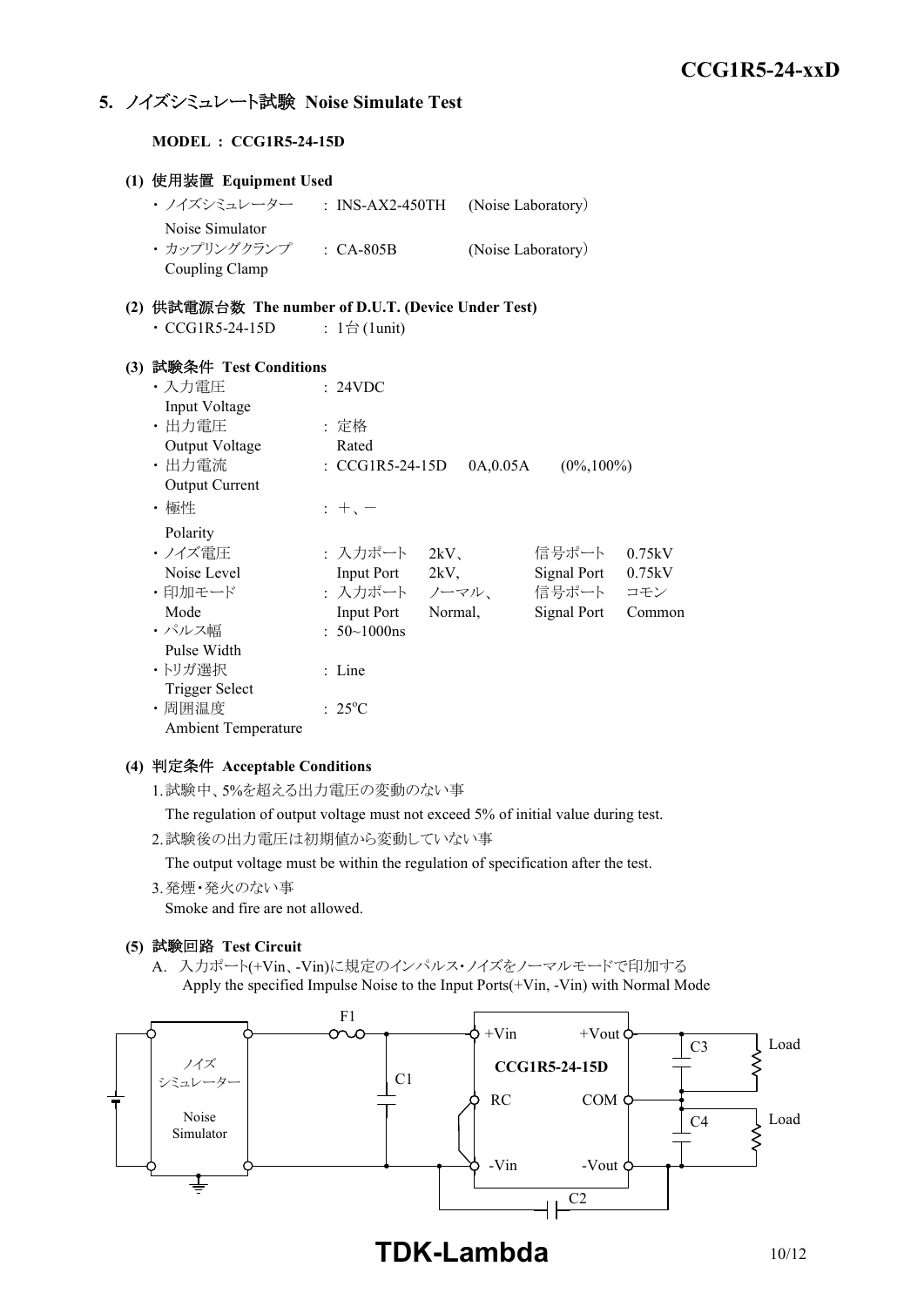*INSTRUCTION MANUAL* B. 信号ポート(RC、-Vin)に規定のインパルス・ノイズをコモンモードで印加する Apply the specified Impulse Noise to the Signal Ports(RC,-Vin) with Common Mode.



Ceramic Cap.

- ・ セラミックコンデンサ (C3,C4) : 25V 10μF (C3216X7R1E106K, TDK) Ceramic Cap  $\cdot$   $\zeta = \frac{1}{2}$  (F1) : 1.6A (DC86V11CT 1.6A, SOC) Fuse
- **(6)** 試験結果 **Test Results**

合格 **OK**